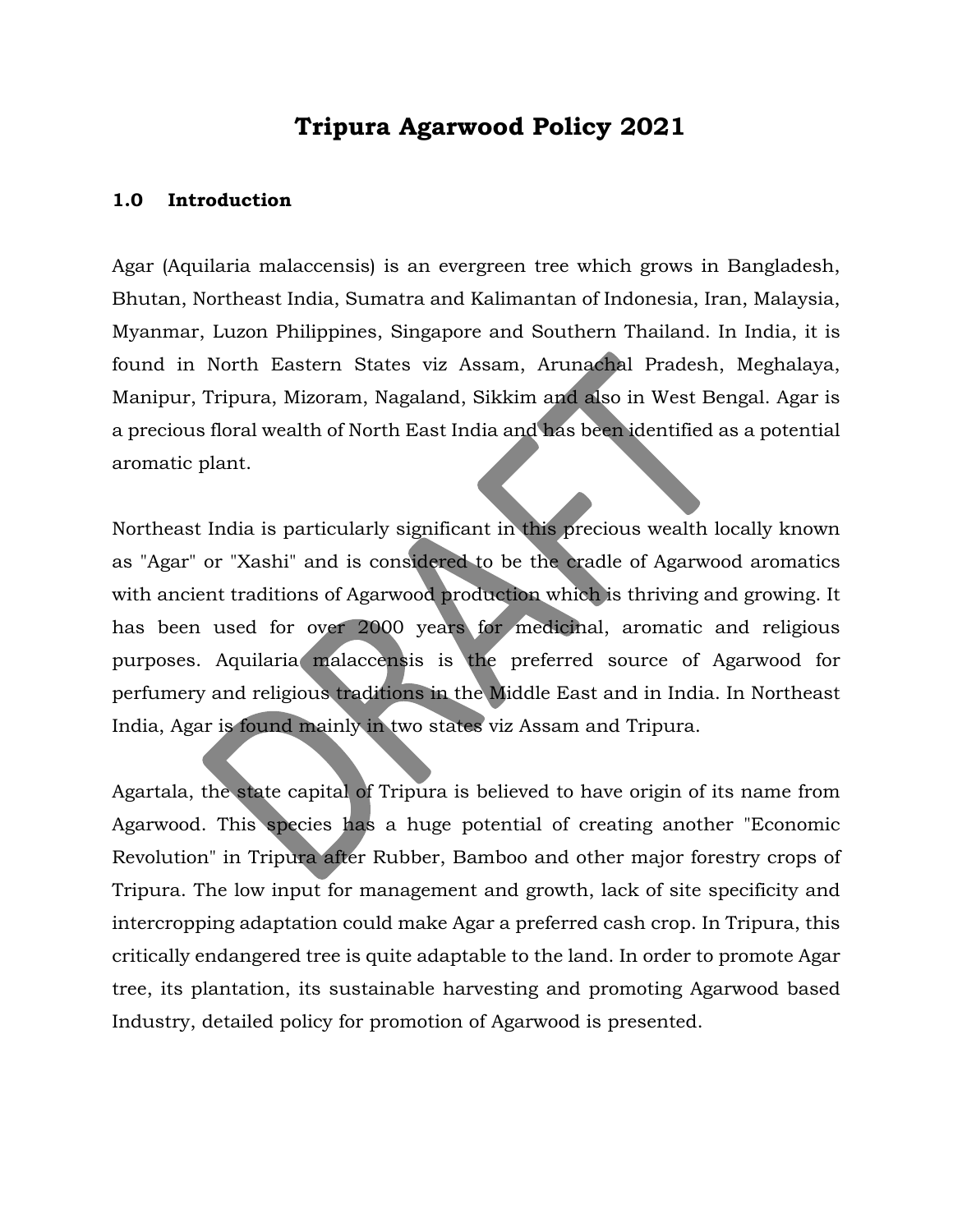#### **2.0 Background**

The resin-embedded Agar wood is valued in [Indian-](https://en.wikipedia.org/wiki/India)[North Eastern](https://en.wikipedia.org/wiki/North_Eastern) culture for its distinctive fragrance, and thus is used for making [incense](https://en.wikipedia.org/wiki/Incense) and perfumes. The aromatic qualities of Agar wood are influenced by the species, geographic location and parts of the tree like its branch, trunk and root origin, length of time since infection, and methods of harvesting and processing. First-grade Agarwood is one of the high value and most expensive natural raw materials in the world.

In Tripura, preliminary survey shows that Agar resources are available in huge quantity especially in the North district and Agar trees are also adaptable to grow in other districts as well. However, in Tripura, Agar has not gained much importance like Rubber and Bamboo during the past years, may be because of lack of quality Agarwood from existing plantation, lack of inoculation to the extent required for economic revolution, absence of recognized and formal trade mechanism, illegal distillation leading to poor quality extraction of Agar oil / lack of quality control mechanism and also due to lack of encouragement of Agar growers for registration with Forest Department.

Moreover, because of the relative scarcity and high cost of agarwood, this species is considered as potentially threatened species and accordingly the primary source i.e. Agar (*[Aquilaria malaccensis\)](https://en.wikipedia.org/wiki/Aquilaria_malaccensis)*, has been listed in [Appendix II](https://en.wikipedia.org/wiki/Appendix_II)  [\(potentially threatened species\)](https://en.wikipedia.org/wiki/Appendix_II) by the [Convention on International Trade in](https://en.wikipedia.org/wiki/CITES)  [Endangered Species \(CITES\) of Wild Fauna and Flora.](https://en.wikipedia.org/wiki/CITES)

With this policy, a comprehensive roadmap for promotion of Agar for economic revolution in the state of Tripura is attempted to make it a Rs.20 billion industry in next 5 years. This will be achieved by way of planned intervention for promotion of sector, policy prescription for making it easier for growers to grow and harvest Agarwood and incentivize the industrial use of Agarwood.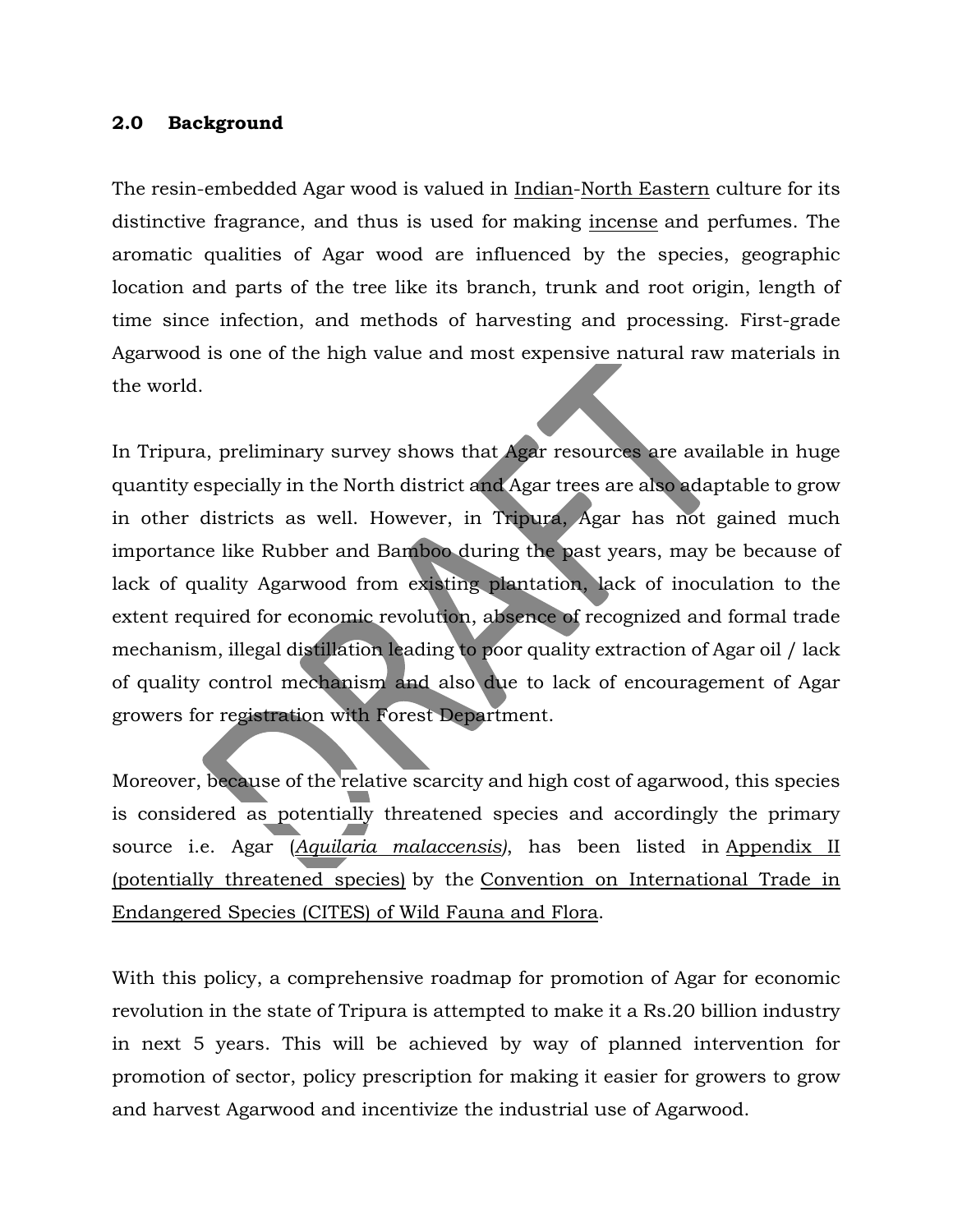#### **3.0 Current Status on Agarwood**

Agar plantation is one of the main species of miscellaneous plantation being taken by Forest Department in its plantation programme over the years. Even Forest Department encourages plantation of Agar in private land through different public awareness campaign. Forest Department also allowing extraction of trees on private land as per existing guidelines of extraction of trees from private land.

Forest Department being the nodal department for all tree, attempted to explore the economic benefit of this important species as early as in 2008. References can be seen in NTFP Volume II published by NTFP Centre of Excellence in 2008, where preliminary Economic and Profitability Analysis of Agar had been presented.

In subsequent years, NCE tried to increase the awareness about Agar by way of different workshops, Seminars, Training and even by taking some project for artificial inoculation as well. This encouraged private growers to take Agar Plantation extensively. Forest department had come up with a detailed guideline for sustainable extraction/utilization of Agar trees available in private lands in Tripura in January 2019. With this guideline growers are being encouraged to register the trees growing in their private lands so that in future, at the time of harvesting, Forest department issue the 'certificate of origin' permit as required under CITES.

Recently a special drive had taken place in North Tripura District for registration of Agar Trees. Similar drives are being arranged regularly to convince the private growers for registration of trees. Government of Tripura has also constituted an Agar Conservation Foundation under the chairmanship of PCCF and HoFF, with an objective of facilitating activities relating to Agar among the Agar Growers and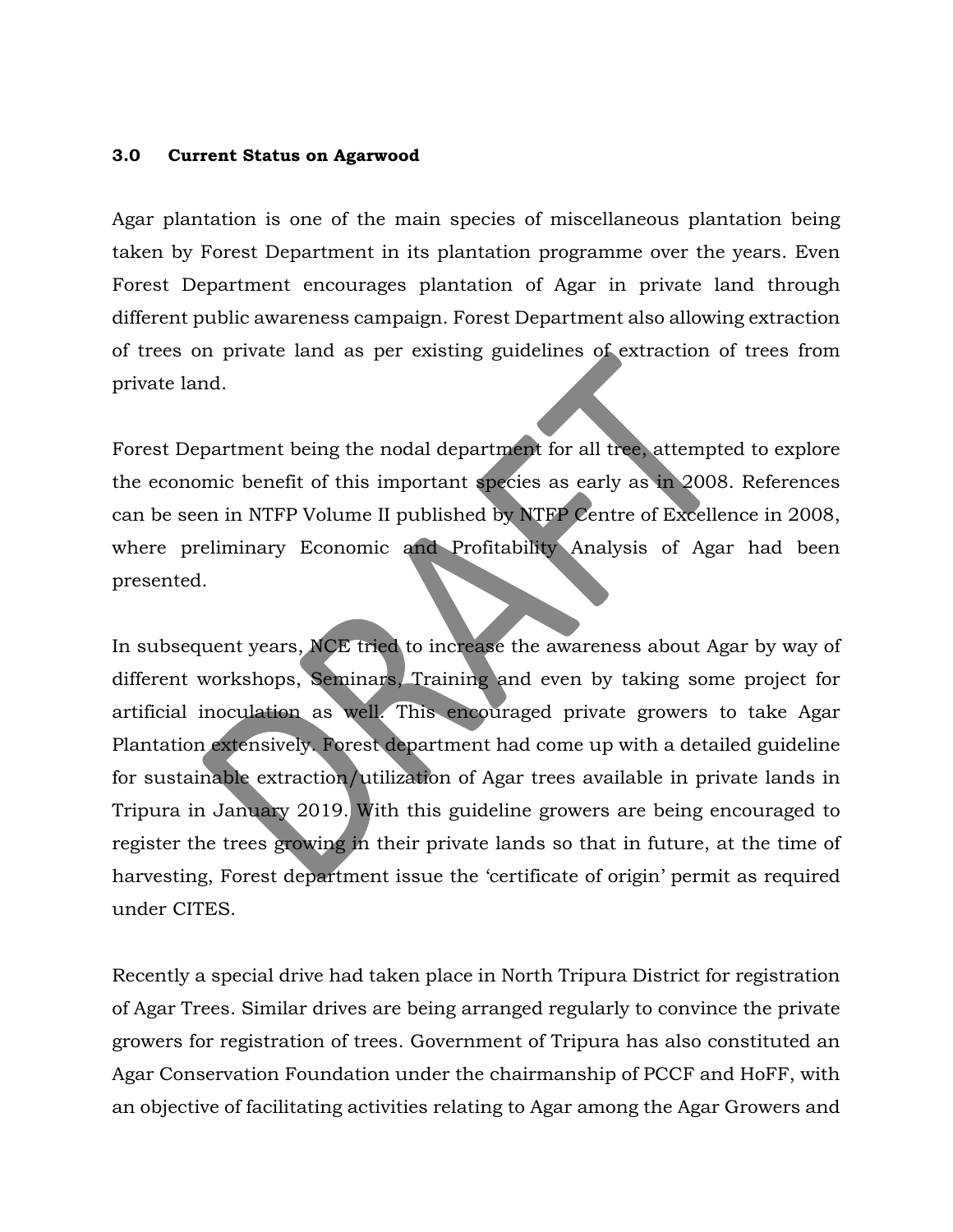for promotion of Agar based economy with the intervention of Government authorities.

All these activities are taken by the Forest Department independently and while pushing the agenda further it was felt that there is a need for comprehensive policy on Agar, which can provide direction to all stakeholders and also prescribe definite road map for development of the sector through this policy on Agar.

# **4.0 Objectives:**

The objectives of the Tripura Agarwood Policy 2021 are;

- I. To ensure sustainable utilization of the Agarwood by emphasizing on all the aspects of cultivation, harvesting, processing, transit and trade in compliance with National Policy for Sustainable Utilization of Agarwood 2014.
- II. To promote trade in Agarwood by easing the procedures of procurement, processing and selling of various products, within the country and export subject to the provisions of CITES.
- III. To encourage the growers for planting Agarwood trees on their farm/private and homestead lands for livelihood generation and to provide better source of income.
- IV. To promote the Agarwood based Industries by ensuring Ease of Doing Business and by providing proper market linkages.
- V. To encourage the Research and development in the field of artificial inoculation for agarwood formation, sustainable harvesting and improvement in the quantity and quality of products.
- VI. To train and to build capacity of local youth in plantation and nursery techniques, artificial inoculation of Agarwood, Agarwood extraction and processing; and marketing of Agarwood products.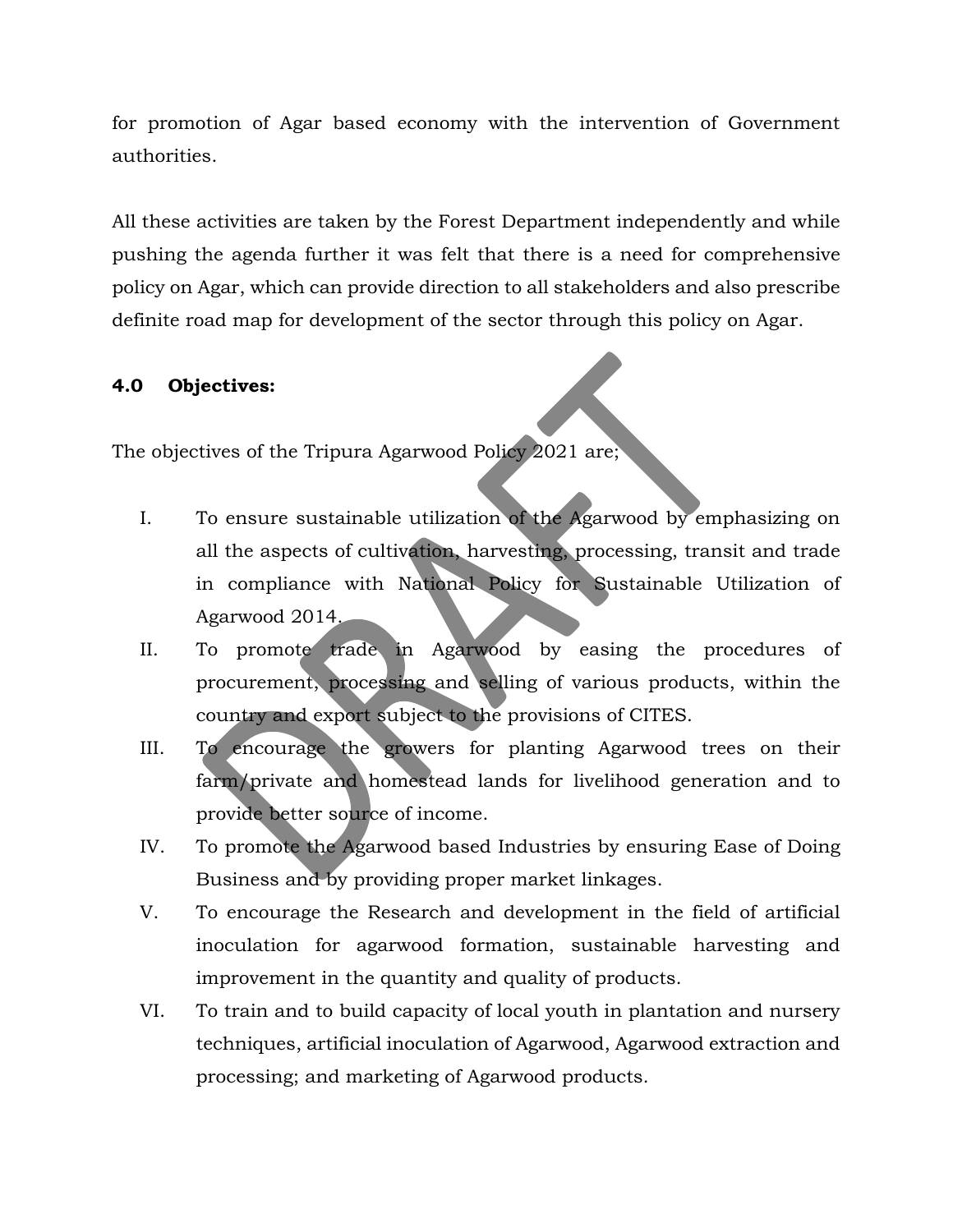- VII. To encourage community participation by having popular campaign "Ghar Ghar Aagar, Har Ghar Aagar" through the involvement of Joint Forest Management Committees (JFMCs) /Bio-diversity Management Committee (BMC)/ Self Help Groups (SHGs)/Agar Growers companies/ Farmer Producer Organizations etc. in plantation of Agar trees and also in processing and marketing of Agar based products.
- VIII. To regularize and simplify the functioning and registration of existing and new Agarwood processing units within the provisions of the Tripura Wood Based Industries (Establishment and Regulation) Rules, 2006 as amended from time to time with the purpose to ensure forward and backward market linkages.
- IX. To plant additional about **2000 ha** of land with Agar species, and to increase the total Agar tree resources by **5 million** in next 5 years.
- X. To attempt to make Agar economy to the tune of Rs. 20 billion economy within next 5 years.

### **5.0 Agar: Present Status**

#### **5.1: Edaphic Factor:**

Agar plantations are suitable and preferable for planting in warm and high humid sub-tropical climate. Agar tree grows appropriate at a temperature between 22° C to 43° C having about 70% sunlight and with rainfall ranging from 1800-3500mm per annum. It grows at an altitude up to 2000m above mean sea level. Agarwood plantation is suitable in the land types of soft and sandy clayey soil with a pH ranging between 4.0 to 6. Currently Agarwood trees are mostly confined to Kadamtala Block of North Tripura District, Khowai Subdivision of Khowai District and some pockets of South Tripura and Gomati districts. However it is seen that it can grow in all parts of Tripura as edaphic factors required for tree to grow uniformly exist in entire Tripura.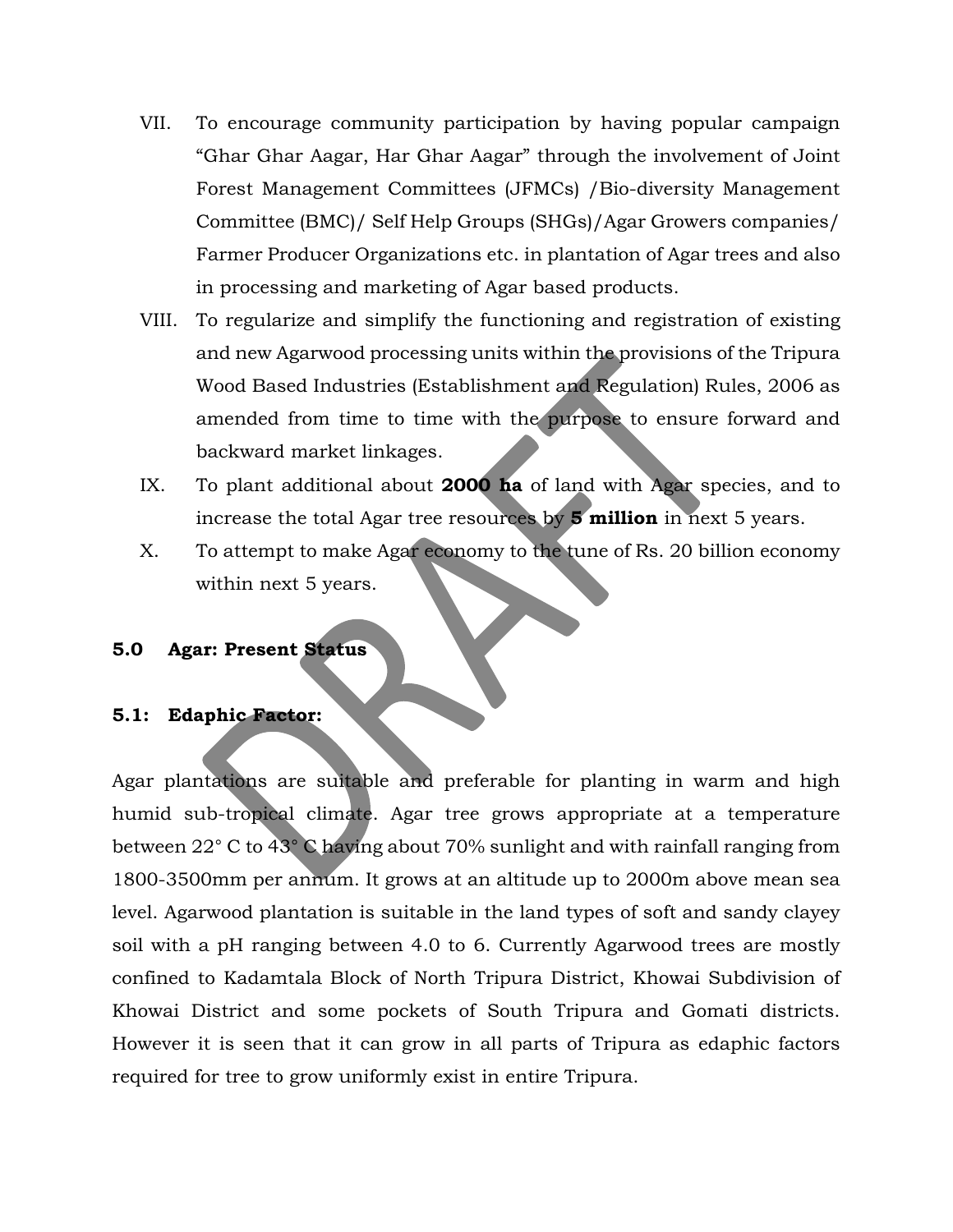#### **5.2: Importance of infection of Agar tree:**

It is only when Aquilaria trees are bruised by external factors such as physical injury, chemical treatment insect attack or bacterial/fungal infection, that Agarwood start forming in the tree as defense mechanism. The resin is produced as an immune response to attack from fungi or injury by borer insect called Neurozerra conferta (Zeuzera conferta). In Tripura, it is noticed that Insect borers aids Agarwood formation more in north Tripura district naturally as compared to other areas of the state. This necessitates the policy prescription to plant tree across the state and on highways so that insects responsible for agar wood formation can propagate naturally throughout the state.

#### **5.3 International Legal scenario:**

The population of Aquilaria species, a critically endangered tree species of India, has markedly decreased in the forests due to illegal and unsustainable harvesting of mature trees for Agarwood trade, forcing the government to bring the international trade within sustainable limits. Hence, the species was included in Appendix II (potentially threatened species) of the Convention on International Trade in Endangered Species of Wild Fauna and Flora (CITES 1994). It is listed as Critically Endangered in the IUCN Red List. However over the years, its population increased substantially in private lands in many pockets of north eastern states and to some extent in southern states. Accordingly, efforts are continuing to allow official exports of products which are sourced from sustainable managed plantations.

### **5.4 World Market:**

Agarwood processing and trade is secretive and restricted to only few groups/individuals. Three grades of oil are being extracted from the Agar namely Boya, Boha and Khara. These oils are being measured in units of Tola (12 ml). The Agarwood chips are also a high value product and are being classified as per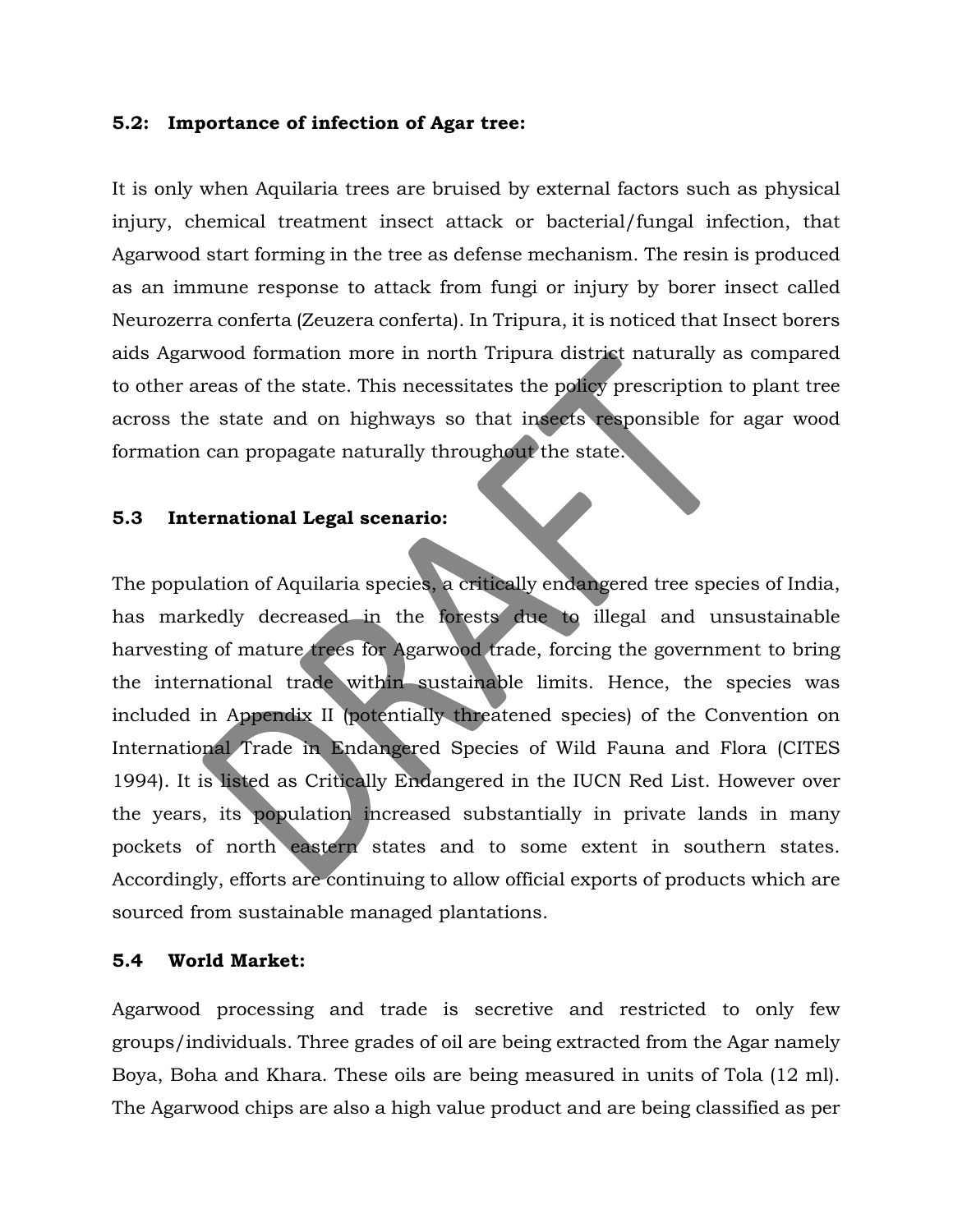quality namely Jura, Muri, Challa, Sisor etc. Both oil and Agarwood chips are being sold in North East Market in Assam. However, its value in international market is many times more than what it is being sold for in North East Market. Through this policy it is attempted to get the right price to the growers of Agar for the Agar products originated from Tripura.

## **5.5 Export and Re-export process:**

The export of Agarwood has been prohibited since 1991, when the export of all wood products (including log, timber, chip, powder, flake, dust etc) of all species was banned through the EXIM Policy in force at that time. In the EXIM Policy (2009-2014) published by the Directorate General of Foreign Trade, Government of India, import of Agarwood has been restricted and is subjected to the provisions of Convention of International Trade in Endangered Species of Wild Fauna and Flora (CITES). Regarding the export provision of Agarwood, the export of Agarwood is regulated under Chapter 12 (Sl. No. 80 to 83) of ITC (HS) Classification of Export and Import items. As per this provision, the export of "Plants, plant portion of wild or cultivated origin, of species specified in Appendix II or III of CITES" is free but it is subjected to production of a certificate of Legal Possession in favor of the exporter, issued by the DFO having jurisdiction where the exporter is situated.

For DFO to issue such certificate, he/she need to verify its origin and to ascertain origin of Agar wood, self and voluntary registration of Agar tree is recommended in this policy.

# **6.0 Proposed policy Intervention for promotion of Agar wood in Tripura:**

Following specific intervention will be taken up by Government of Tripura in a timebound manner for promotion for agarwood.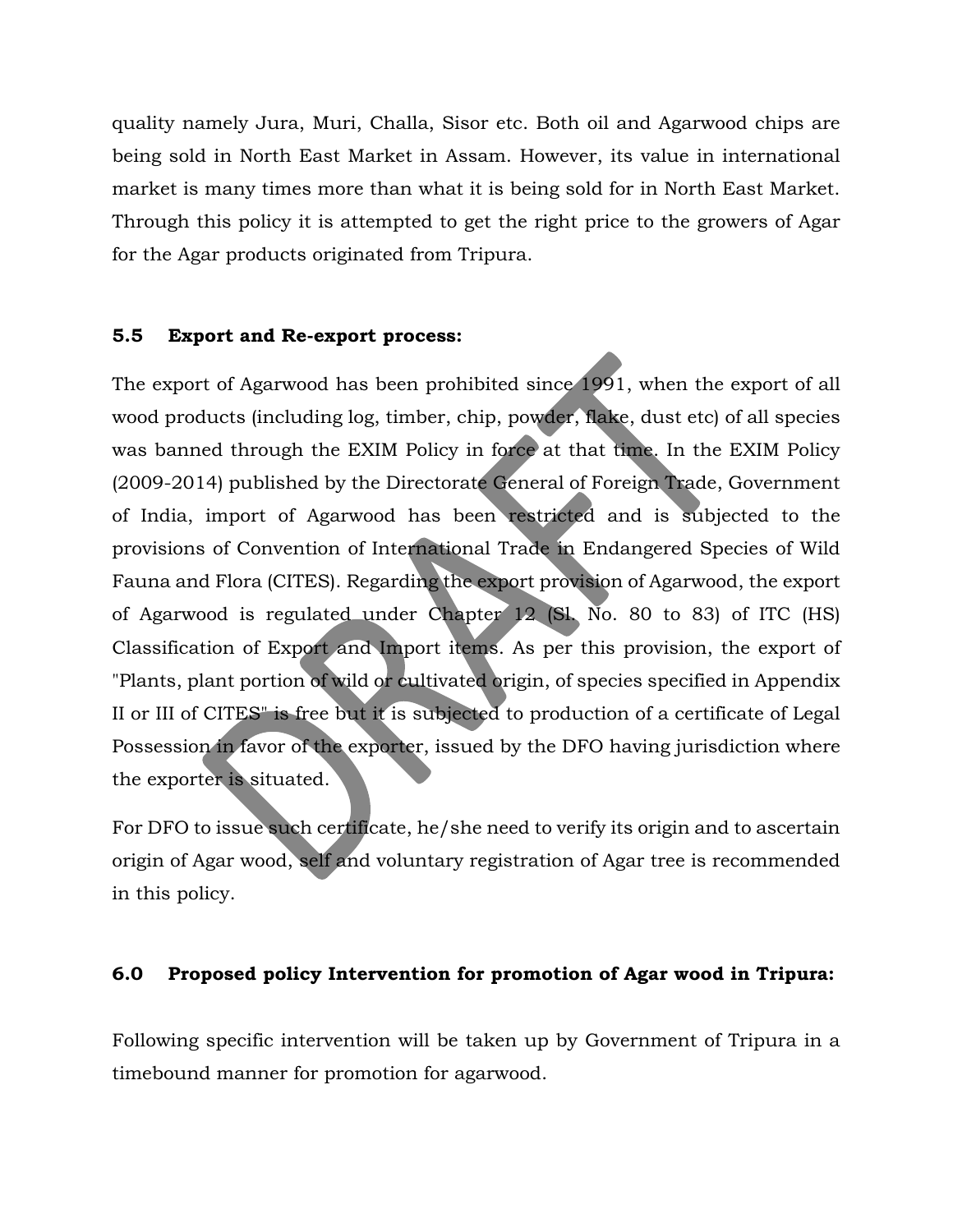#### **6.1 Resource Mapping:**

Preliminary resource survey of Agar Resources on sampling basis has already been completed by Forest Department. This was done for submission of information to Rain Forest Research Institute (RFRI), Jorhat which is listed as a Scientific Authorities of CITES and involved in preparation of Non- Detrimental Finding (NDF) study report as required by the CITES Management Authority of India to ascertain the availability and harvesting of Agarwood in wild and cultivable area for issuance of CITES Export permit.

Like Rubber and bamboo, plantation of Agar also has been encouraged by Forest Department in the state, which captured the inspiration of people of North district of the state, probably because of its protection by private growers and proximity to Assam and Hojai area where Agar processing mostly takes place besides encouragement by forest department of the state.

As per report, the total number of Agarwood trees estimated in the non-forest areas of Tripura is more than 5 million covering about 2000 ha of private plantation in the state. Almost 99% of these trees are concentrated in North District of Tripura. However, in recent years, private people of other districts have also shown interest in Agar Plantation and now a days, quite good number of growers are planting Agar trees in districts like Khowai, South, Gomati etc.

However, in order to have extent of Agar trees, both in Forest land and Private land and also to know the age-wise distribution of trees, extent of infection and possible availability of Agarwood for processing, there is a need of thorough resource mapping. Accordingly, Government will take up the detailed resource mapping by engaging a suitable consultant group, who will be given the task to identify the total Agar tree resources in each village of the state. Their task will also include finding the total number of growers, their identification, GPS locations of plot, girth class wise distribution of trees, level of natural or artificial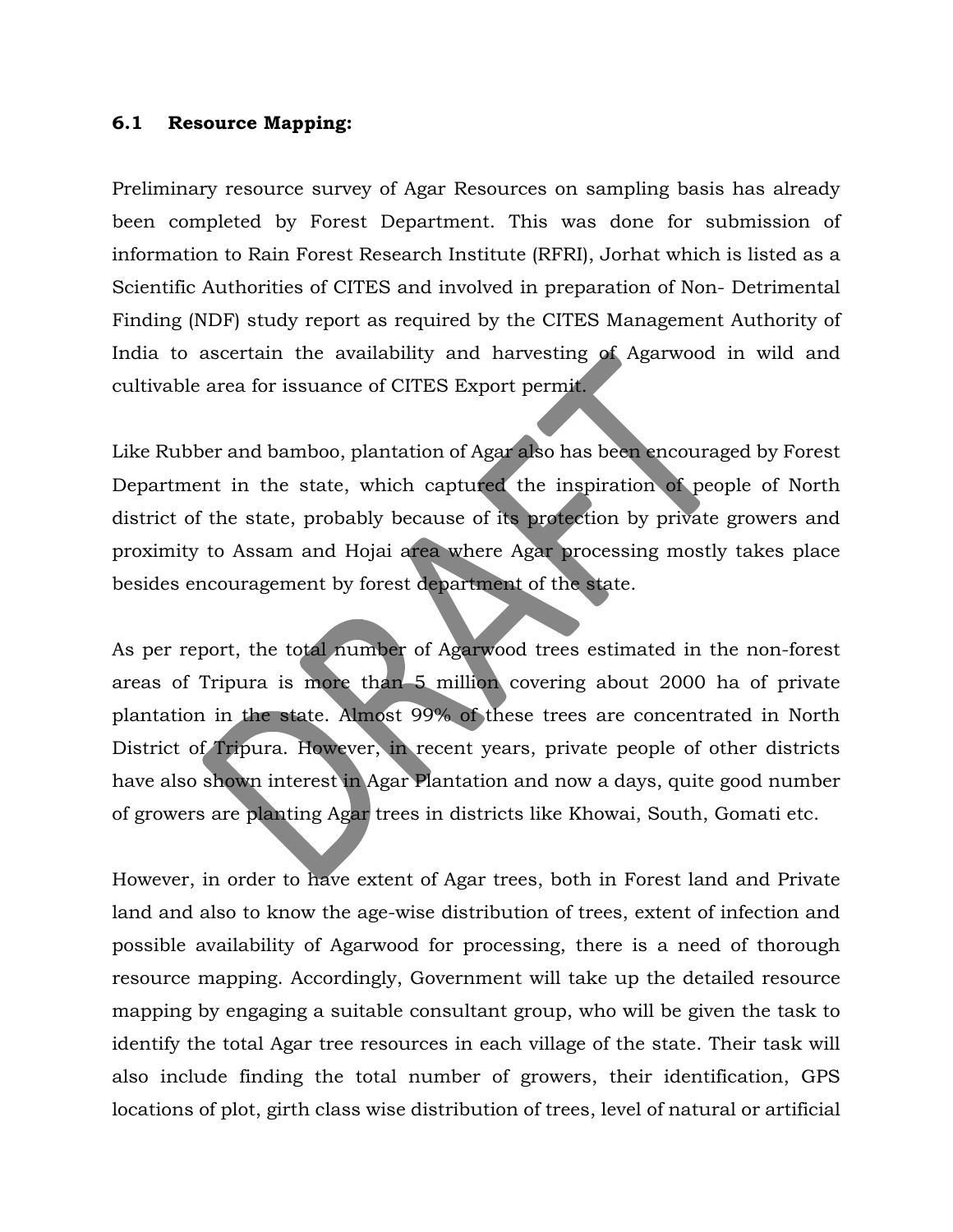infection etc. With this information, Government will be in a position to plan in better way about sustainable utilization of Agarwood and prescribe the appropriate policy for its sustainable economic utilization and industrial processing. This resource mapping will be completed by the end of 2021.

If required advance remote sensing based technology like LiDAR survey will also be taken use of for completing this Resource Mapping for Agar Species.

# **6.2 Resource Augmentation:**

Augmentation of Agar trees resources deserve attention Agar [\(Aquilaria](https://en.wikipedia.org/wiki/Aquilaria_malaccensis)  [malaccensis\)](https://en.wikipedia.org/wiki/Aquilaria_malaccensis), the primary source, has been listed in [Appendix II as potentially](https://en.wikipedia.org/wiki/Appendix_II)  [threatened species](https://en.wikipedia.org/wiki/Appendix_II) by the [Convention on International Trade in Endangered](https://en.wikipedia.org/wiki/CITES)  [Species \(CITES\) of Wild Fauna and Flora.](https://en.wikipedia.org/wiki/CITES) Although in Tripura it's available in good number as a whole but it is restricted to specific pockets in Kadamtala Block of North District that too in private lands, due to its protection by private growers.

In order to have it's wide distribution to the extent possible and also to make it a more suitable cash crop, that is competitive to income from Rubber, Bamboo, Pineapple etc, Augmentation of Agar Tree resources by way of promotion of its cultivation is also proposed.

For the promotion of cultivation of Agar tree amongst the private land holders, small growers and farmers, the following activities will be encouraged.

# **6.2.1 Availability of quality planting material in Nurseries:**

Good quality Agar saplings will be raised in both departmental and private nurseries with support from Forest Department. Both departmental as well as private nurseries will be promoted. Agar species will be given prominence for raising seedlings through different schemes available with Forest and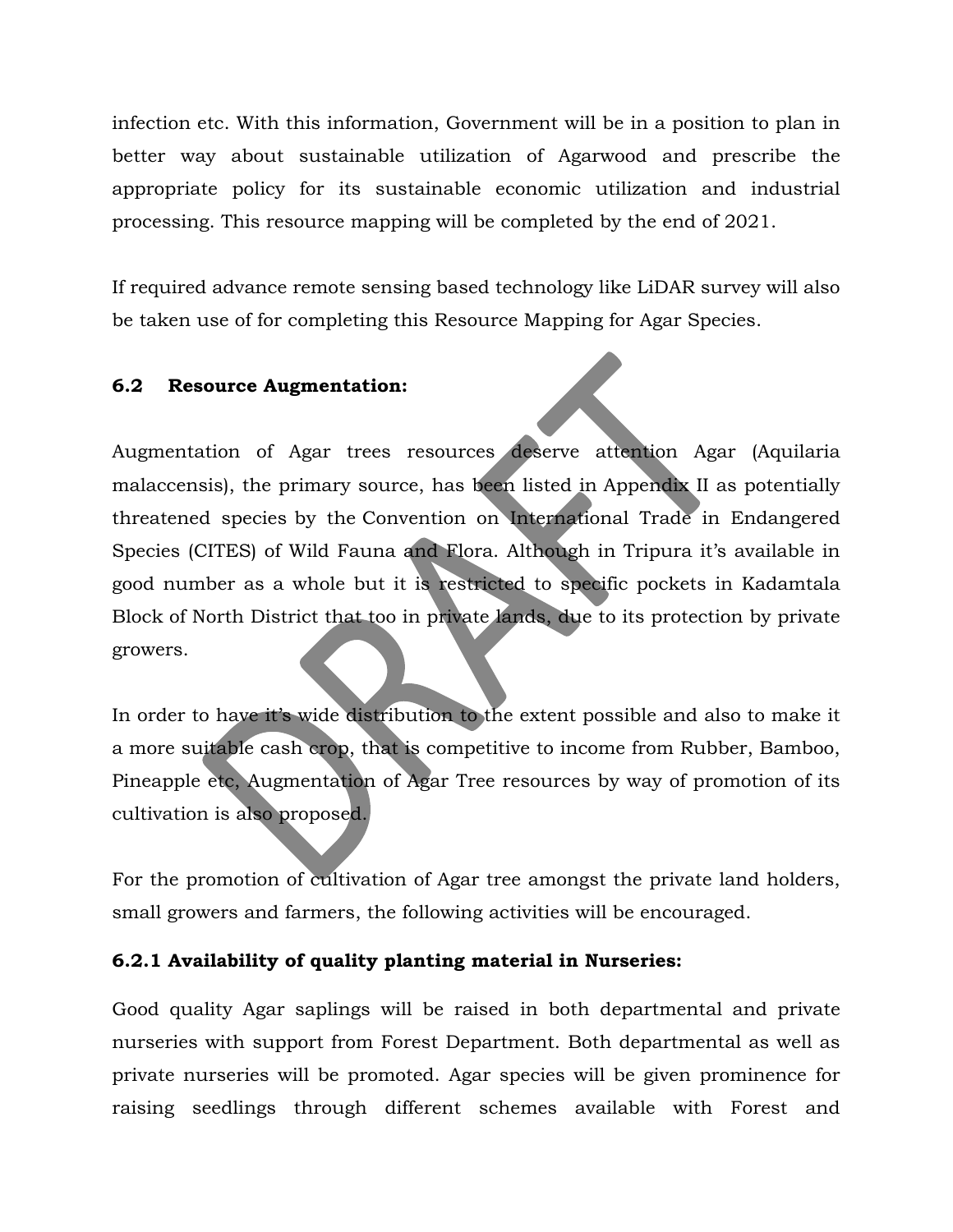Horticulture departments including Decentralized People's Nursery, School Nursery etc.. As per the existing policy, these seedlings will be available for the growers at the concessional rate to be specified by Forest Department from time to time.

# **6.2.2 Block Plantation on Private land:**

All those growers who can identify at least 1 kani land (0.4 Acre), will be brought under Block Plantation Program for promotion of Agar Cultivation. Necessary awareness program will be conducted to encourage farmers to participate in Block Plantation Program.

Under Block Plantation Program, the growers will be incentivized, details of which will be formulated by Forest Department in consultation with JICA Project, Rural Development, Agriculture and Horticulture departments. Under these details as number of plants per hectare, cost of seedlings, contribution from Government, contribution from individual private owners will be given at length. All these plantations will be geo-referenced and will stand for automatic registration as 'New Plantation' under the relevant guidelines of the Forest Department in this regard.

# **6.2.3 Agar Plantation as fencing of agro-forestry plantation on private lands:**

Growers that cannot spare the land for Agar Plantation can be encouraged to grow the species as fencing to their existing plantation, residential plot, working place etc.

One of the peculiarities of Agar is that it can grow at the spacing as less as one foot. Once tree become 2–3-year-old, barbed wire fencing can be constructed using this tree as poles. This will help in inducing the artificial infection in these trees. Although this may be against the silvicultural practice being followed for Agar, however in order to promote Agar as fencing need to be evaluated and research organizations will be asked to do so.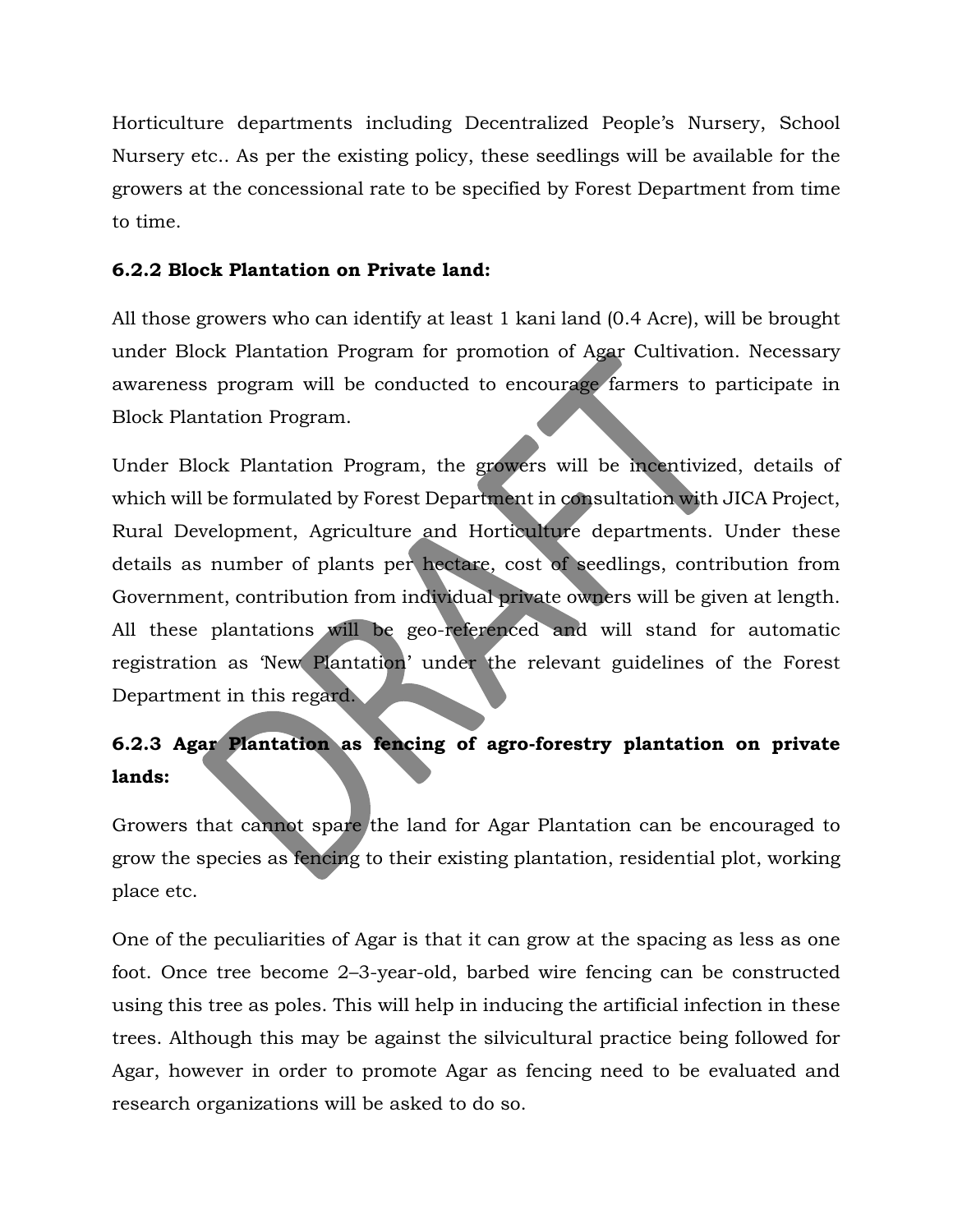For this, special Information and Communication programme will be taken up to promote the idea of planting Agar as fencing crop. Forest Department will provide seedling at concessional rates from its nurseries. All those, who will submit the proof of planting seedlings in fencing and also submit the georeference map will also qualify for automatic registration of planation as new Plantation under the relevant guidelines of the Forest Department in this regard.

# **6.2.4 Plantation on tea garden and small tea grower's land:**

The tea industry will be joined with Agarwood plantation, so as to open up new vista for the plantation-based economy of the state. The tea gardens will be encouraged to take up Agarwood plantation around the boundary of the Tea Gardens and along the roads inside the Tea gardens for bringing additional income.

# **6.3 Training and Capacity Building of stakeholders:**

Although, Agar is easy to grow, making it commercially viable and economically valued, requires skill. Skill is important to infuse infection in growing trees, for identification of tree having infections, for separating infected wood from stem of the tree and also to know quality of wood, oil etc. Skill development and training are absolutely essential for extracting full economic potential from Agar sector.

As such, it is the responsibility of the government to provide all stakeholders involved in the Agar sector with training and capacity building. Training will be imparted for quality nursery raising, for raising plantation, for artificial inoculation, for extraction of infected wood from wood stem, for oil extraction and so on. Training will also be provided for various aspects like proper drilling, cutting, oil extraction process, making powder, chips cutting, etc.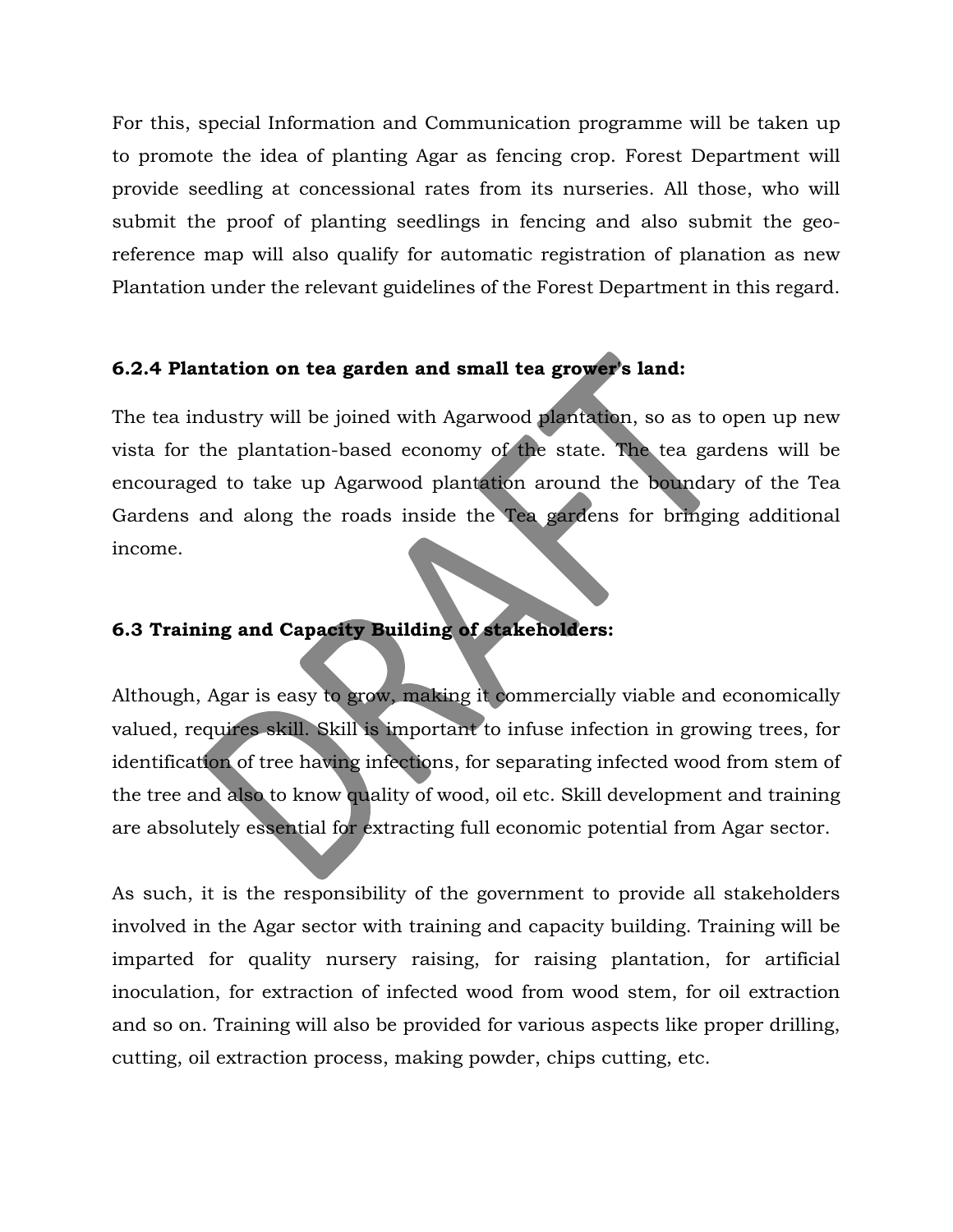Some interested individuals will also be sent outside the state under relevant skill development scheme to develop skills in testing of Agarwood and training on physical/chemical evaluation process techniques for the various Agarwood oils so that growers can get the right price. For those entrepreneurs who are interested in developing their own businesses in Agar sector like agar trading, digital marketing, engaging in future contract for standing Agar Trees and for establishment of Agar distillation unit, the Entrepreneurship Development Program (EDP) will be arranged for them.

Such, training can be imparted either by some recognized institute like Rain Forest Research Institute (RFRI) /IIMs/IITs or some private Agencies/ Institutes/NGOs recognized by the Skill Development Council.

The State and District level workshops, seminars will be organized and participation of traders in national and international trade fairs and exhibitions will be promoted for the better development of Agarwood sector. Exposure visits of the stakeholders including farmers will be arranged for the study of best practices in plantation, harvesting, marketing and trading.

All this will require scientific manpower like persons graduated or those who had experience of working in the field of botany, forestry etc. In order to address the manpower shortage, a concept of Chartered Forester will be developed. Anyone who is interested to work in this sector will be trained and after passing out of certain exam will be registered as Chartered Forester. Such manpower can be deployed by private people to work in Agar sector to carry out work like scientific cultivation, inoculation and extraction.

### **6.4 Research and Development:**

It is observed that Agar Tree has huge potential not only for its medicinal utility and for high quality perfume but also for other purposes as well. There is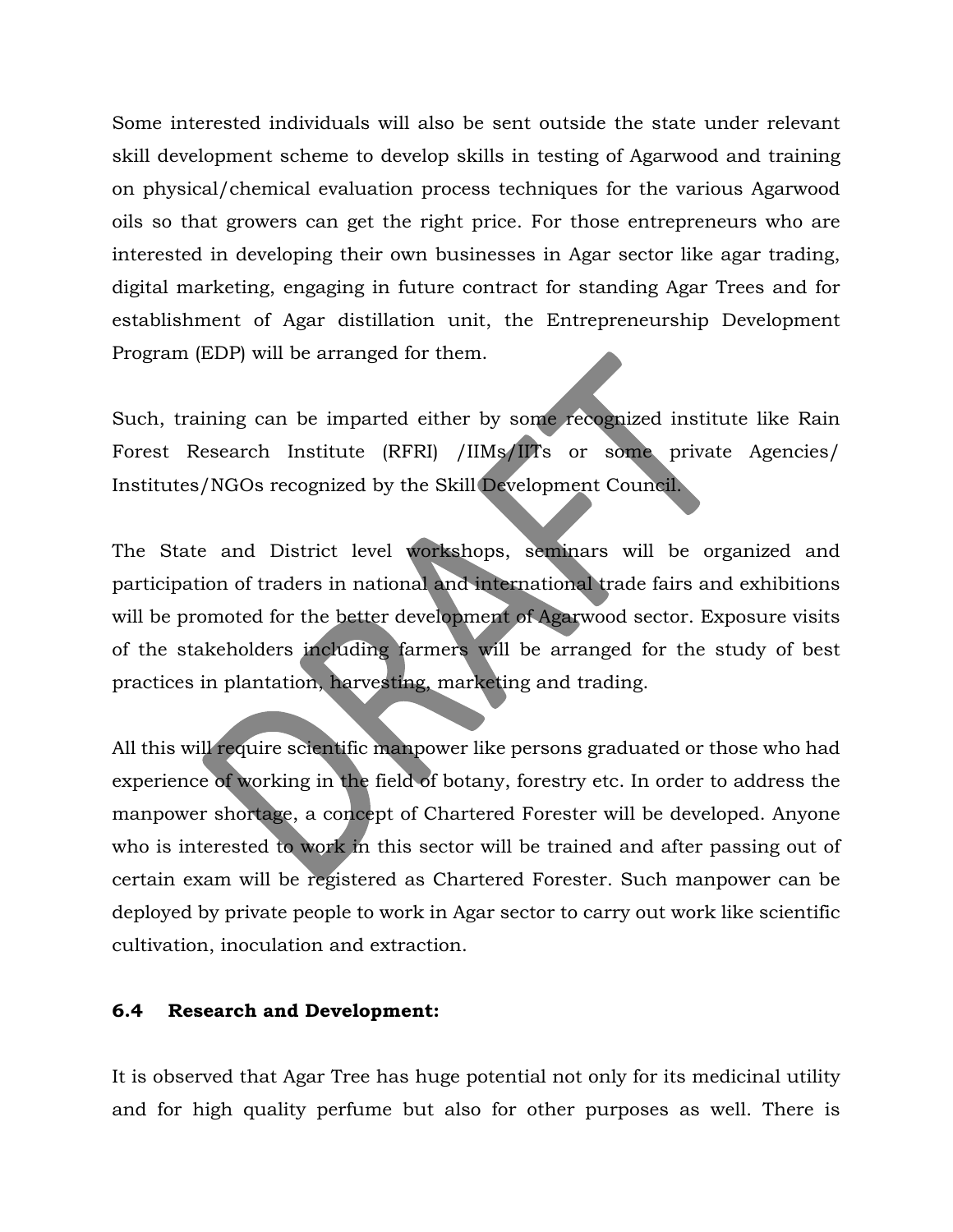documentary evidence that shows that young Agar leaves can also be used as beverages just like Tea because of its medicinal properties. Agar wood which is not infected can also be used for carving purpose. There is need to have proper research on utility of Agar as well. In addition, we need to have laboratories to test different quality of infected agarwood, agar oil etc. Furthermore, there is a need to know how fast infection can be induced in Agarwood and at the same time, there is also need to develop good quality planting stock.

All these activities can only be possible by way of systematic approach in Research and Development in Agar Sector. Accordingly, policy suggests that R&D in Agarwood will be promoted for identification of fast–growing genotypes, variability in infections, pests and diseases, nursery practices, silviculture, agroforestry, role or the insect in causing infection, micro propagation and also for the proper Agarwood Market (Demand & Supply) Research. R&D will also be taken to find alternative economic use of Agar wood and its parts like leaf, stem etc.

The National level research organizations like RFRI Jorhat, IIT Guwahati, and other similar agencies, which are working on Agarwood will be encouraged by funding Agar related projects. The private agencies which are doing research on Agarwood in collaboration with some Government Institutes will also be funded. A research fund will be created for supporting the research on Agar by both Government and private institutes. An International Agarwood Trade and Research Centre will also be established by the Government of Tripura at suitable location in Agartala.

Attempt will be made that these research activities will be taken in collaboration with existing research laboratories/ Research organizations of different departments and by engaging already researchers/Research officers/ Scientist in different organizations and will be monitored centrally by the authority constituted under the policy to look after Agar sector development issues.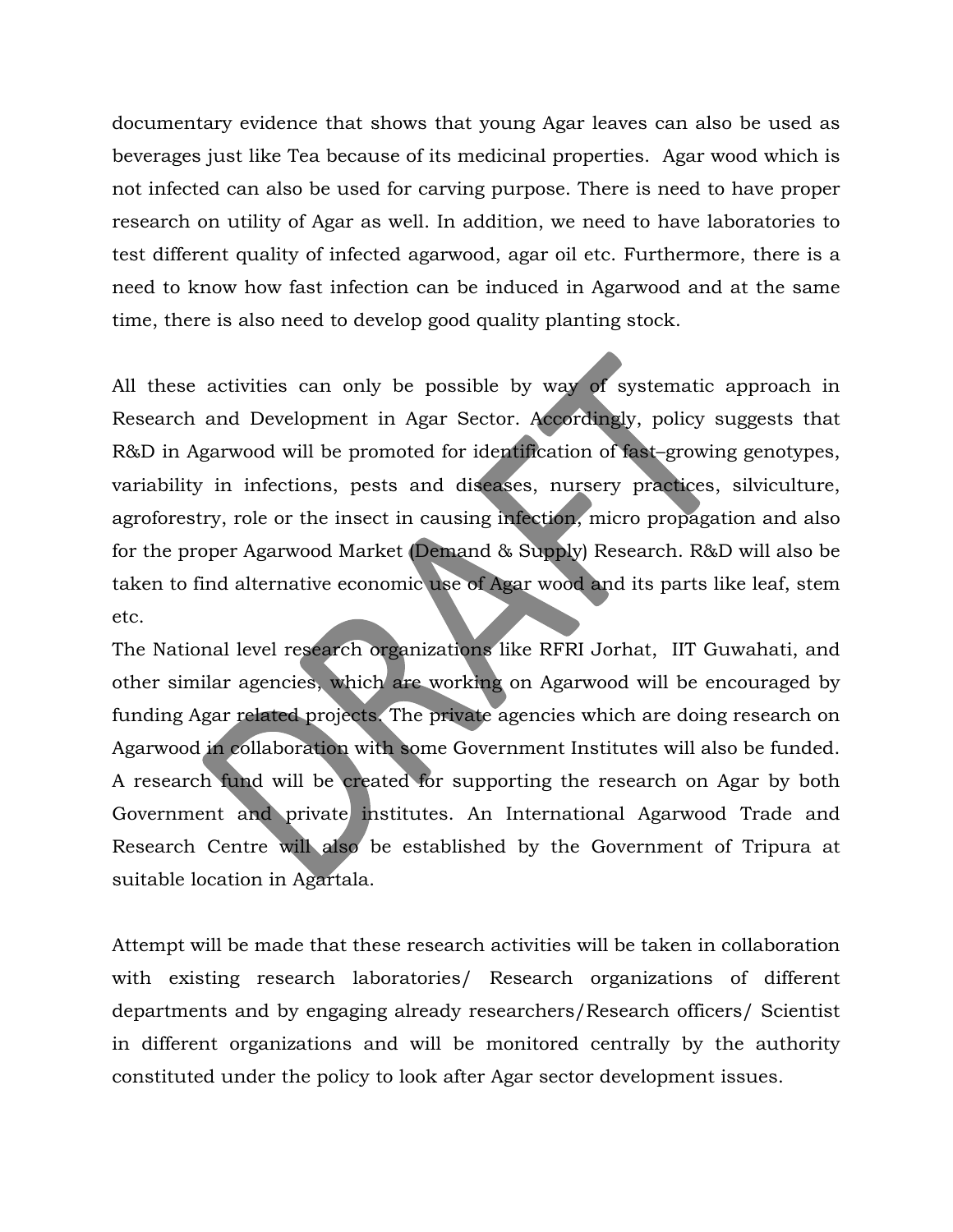#### **6.5 Ease of Doing Business:**

Government of Tripura is committed to simplifying the processes for every growers/farmer, every trader to trade Agar wood and its product, every entrepreneur who want to develop himself/herself as entrepreneur and start Agar wood processing units in Tripura. Government recognizes the complexities in current tree registration process, the registration of processing units and also the difficulties they face due to lack of trading platform, laboratories and absence of Agar related business operating guidelines as well the requirement of CITES and other laws; to create an atmosphere congenial to all concerned in the state.

Accordingly, Government will take necessary steps, in a timebound manner, to simplify the existing process of registration of trees, the process of obtaining license under relevant wood-based industries rules and other license as required to set up an industry from the relevant authorities etc. Under revised norms, government will develop online registration process for voluntary registration of the trees by the growers.

In order to issue Certificate of Origin of raw material, such units may be required to keep records of Agar wood/ products procured, used, converted, sold etc as per guidelines to be issued by Forest Department separately.

With these interventions, it is anticipated that all those who are involved in Agar related business will find it easier to do the business.

#### **6.6 Artificial inoculation of Agar trees:**

Agarwood is a highly valued NTFP species utilized for production of Agar oil & chips from its infected wood which is used in pharmaceutical & perfumery industry. The Agar tree is value based on its infection level. This infection can be classified into two categories-Natural infection & Artificial infection. Natural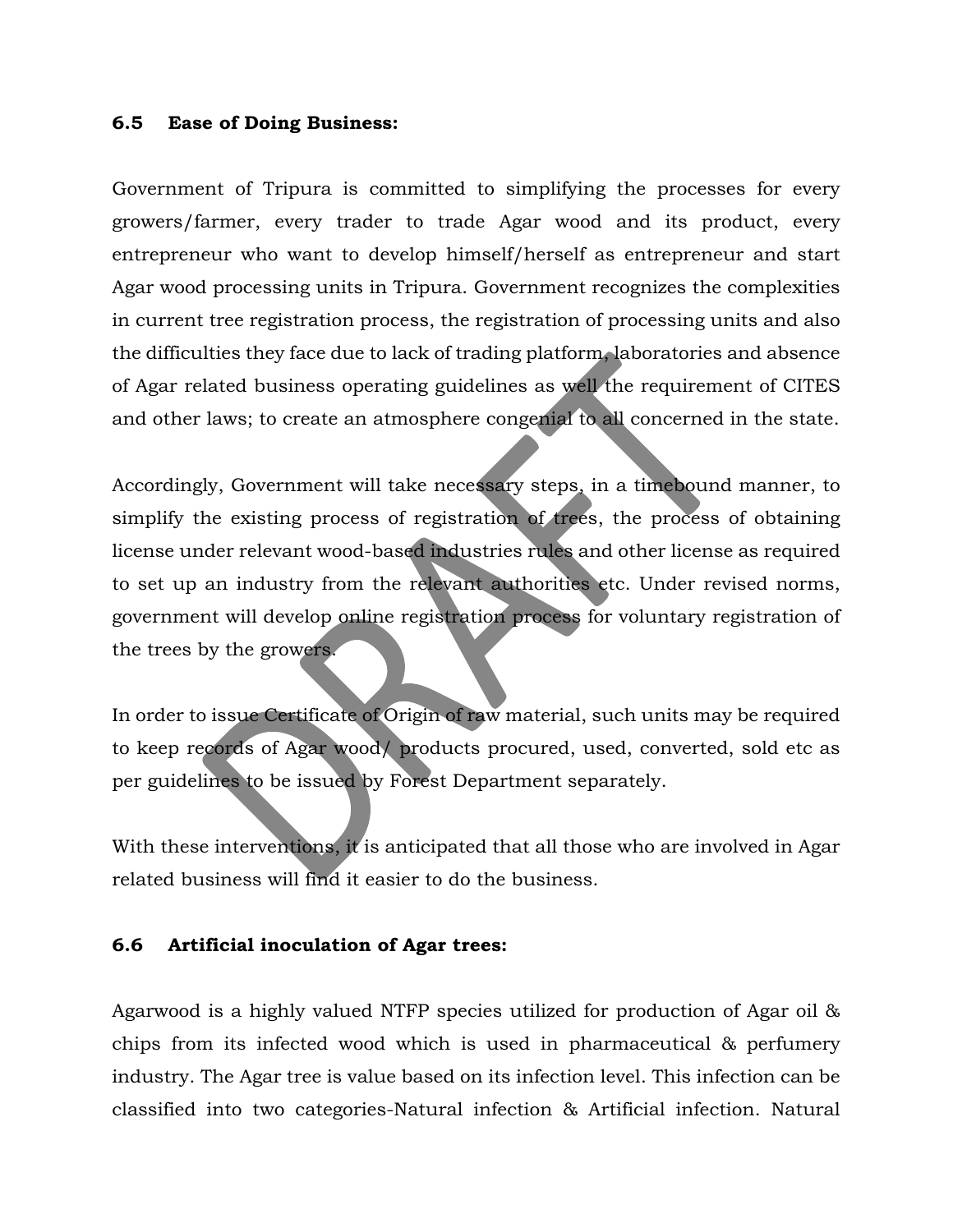infection happens through the fungal infection and its takes years' time. It is observed that only 10-15% Agar trees get affected due to natural infection. Artificial infection has various methods and this artificial infection becomes important because unless and until the Agar tree is infected it is not valued highly. The various methods of artificial infection of Agar trees are like artificial injury, microbial infection, chemical treatment and so on. Most common among these is artificial inoculation of some fungal inoculant in the tree. Research on this is going on and will also be promoted under this policy.

Government will encourage and even promote different growers to go for artificial inoculation of trees so that Agar tree can become a valuable resource.

# **6.7 Processing**:

The processed Agarwood is available in the following forms:-

# **a. Agarwood chips**

The Agar wood chips are very costly and valuable incense in the international market. It is an rare and precious aromatic natural resource which can be used for high quality incense especially in Gulf countries.

The extraction of Agarwood chips from the respective tree trunk is highly professional activity and requires special toolkits and skill.

# **b. Semi solid gel-Boya**

Boya Oil Gel (semi solid) is extracted from non-infected Agar wood trees which is totally creamish in colour and aged above 5 years. The end product Boya (Gel) is used in cosmetics, perfumery, ayurvedic medicines and it is also a great culinary ingredient.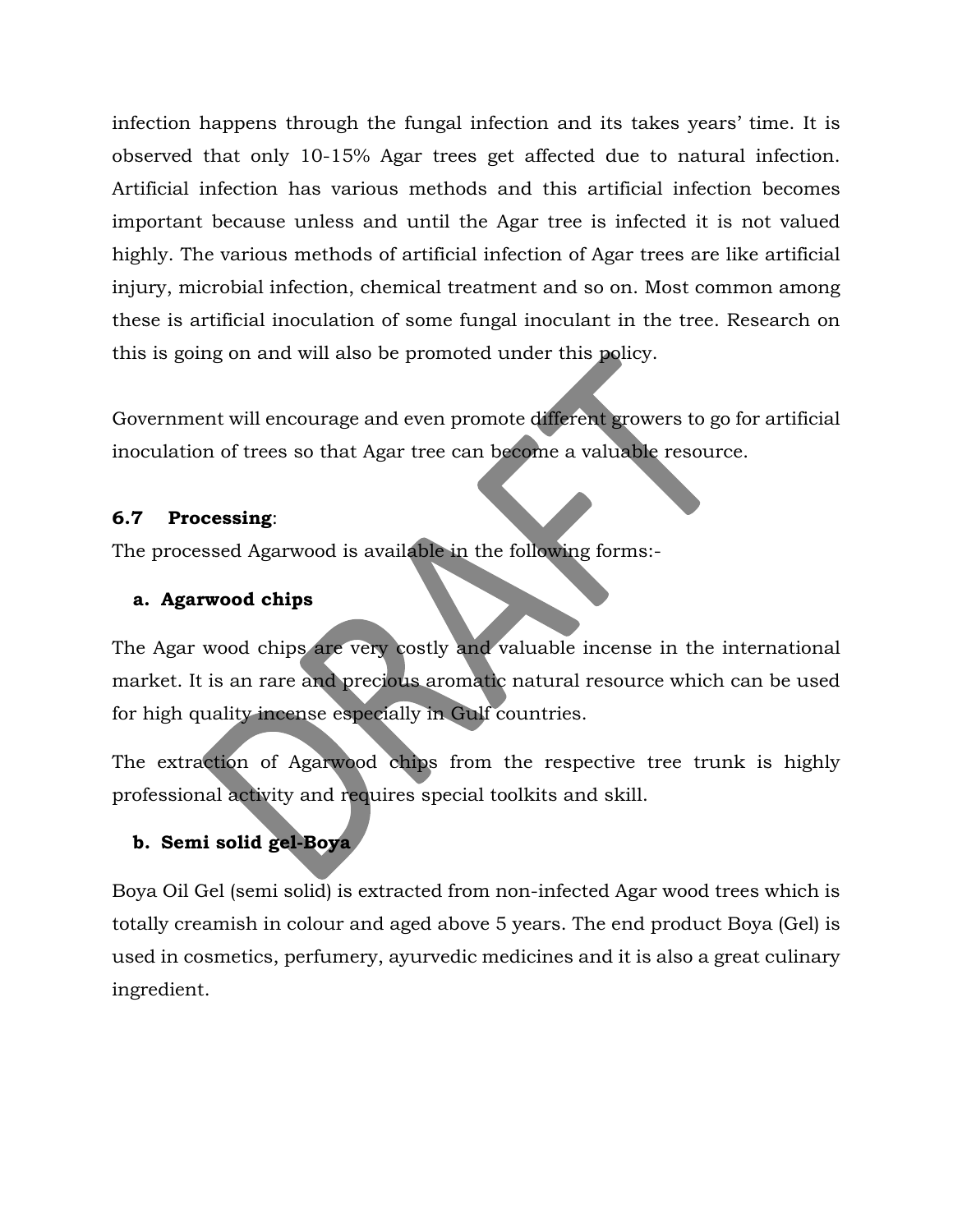#### **c. Agarwood oil**

The essential oil from agarwood is valued as fixative in high class perfumery and is highly priced by European perfumer who blend their best grade scents. Agarwood oil also known as the "King of Incense". Moreover, it has been used in treatment of many medical conditions like lung and stomach tumors, nervous disorders, digestive, bronchial complaints, smallpox, rheumatism etc.

The Government will promote the small Distillation units (25 to 50 kg per year) as well as bigger units (500 to 1000 kg per year). Cluster based approach will be encouraged. If required. a special industrial estate will be established with support from Government of India in Dharmanagar-Kadamtala area, where Agarwood oil-based Industries will be promoted through incentives on plant and machinery as per available schemes of Industries and Commerce Department.

## **6.9 Marketing:**

Depending upon the resource survey and extent of industrialization of Agarwood trade and volume involved in Agar Trade, Government will start the work of establishment of Agarwood Research and Trade Centre (ARTC) at Agartala. This center will be used for the research, for establishment of testing laboratory, for promotion and expansion of Agarwood trade. It will mainly facilitate the national and international trade. It will have facilities like buyers and sellers meeting place, video conferencing space, trade information and education services, oil testing lab, research space, exhibit space and many other similar facilities. Agarwood farmers and traders will be largely benefited from this centre.

Further, the following initiatives will also be taken through this policy for the promotion of this sector:-

- 1) Regional & State Level Exhibitions on Agarwood products.
- 2) Participation of Agarwood based units in different National and International exhibitions and also in Trade fairs.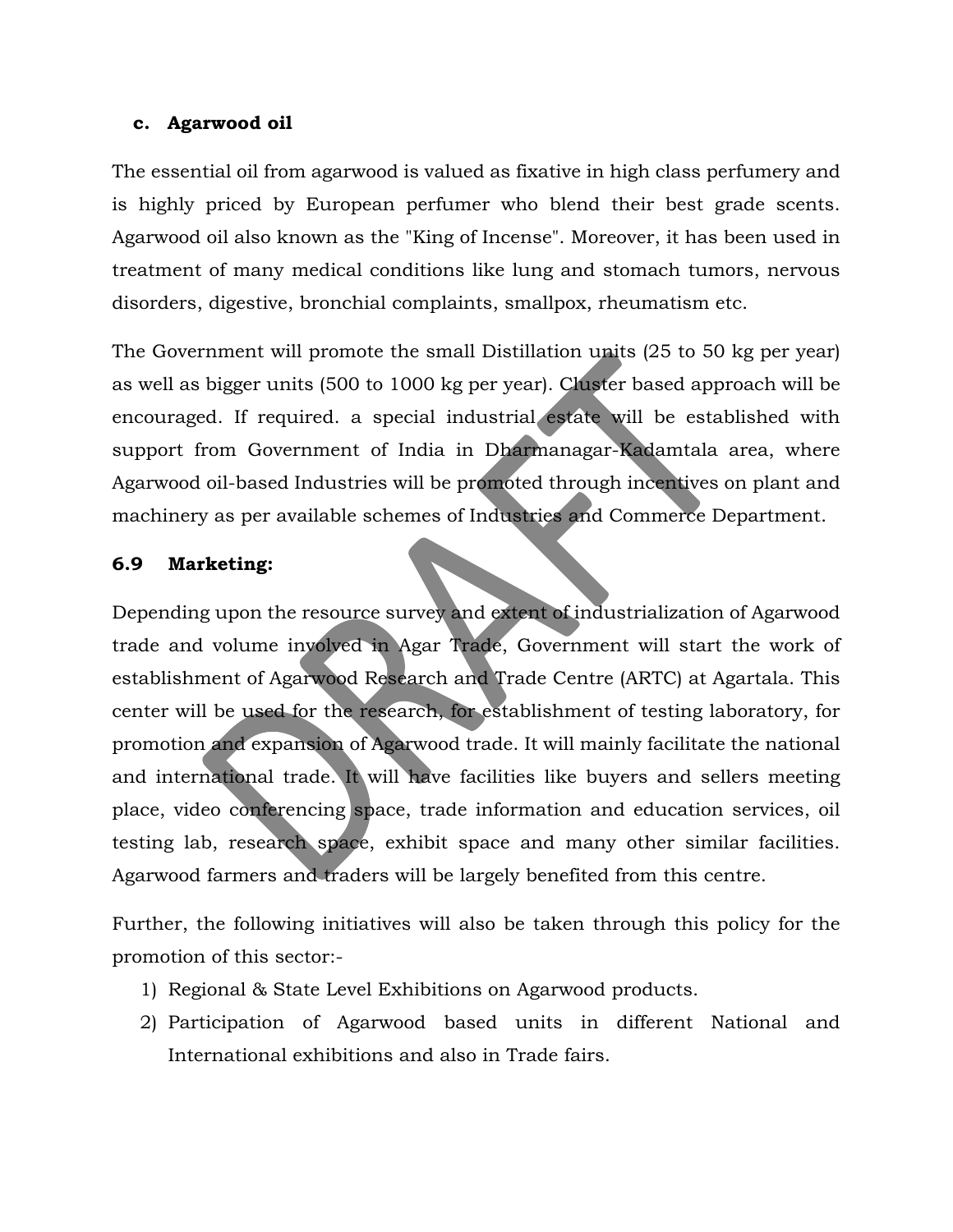- 3) Marketing tie up with Amazon, Flipkart and other similar kind of platforms.
- 4) Training on documentation & procedure and on e-commerce for international marketing.

Support from MSME schemes of Govt. of India can be sought for marketing promotion and trade facilitation.

The Digital Marketing which has changed the way brands and businesses use marketing technology for marketing will be fully explored for Agarwood product marketing. It will be extended to non-internet channels that provide digital media, such as television, mobile phones (SMS and MMS), and callback and on hold mobile ring tones.

# **6.10 Offering Agarwood sector the Status of 'Industry':**

Considering the potential of Agarwood sector in states Economy in near future, Government will offer the Agarwood sector the status of 'Industry'.

With this, any stakeholder working in the filed of Agarwood sector can avail the government facilities which any other industry is entitled to get. This includes inclusion of Agarwood related small business under self-employment scheme, concessional rate of interest from Banks, inclusion of Agarwood sector under priority sector lending programme of financial institutions, getting shades/plots within the industrial estates of Tripura Industrial development corporations etc.

### **7.0 General Fiscal Incentives:**

Government of Tripura is committed for development of Agarwood sector above par due to its huge potential with Rubber and Bamboo sector. For this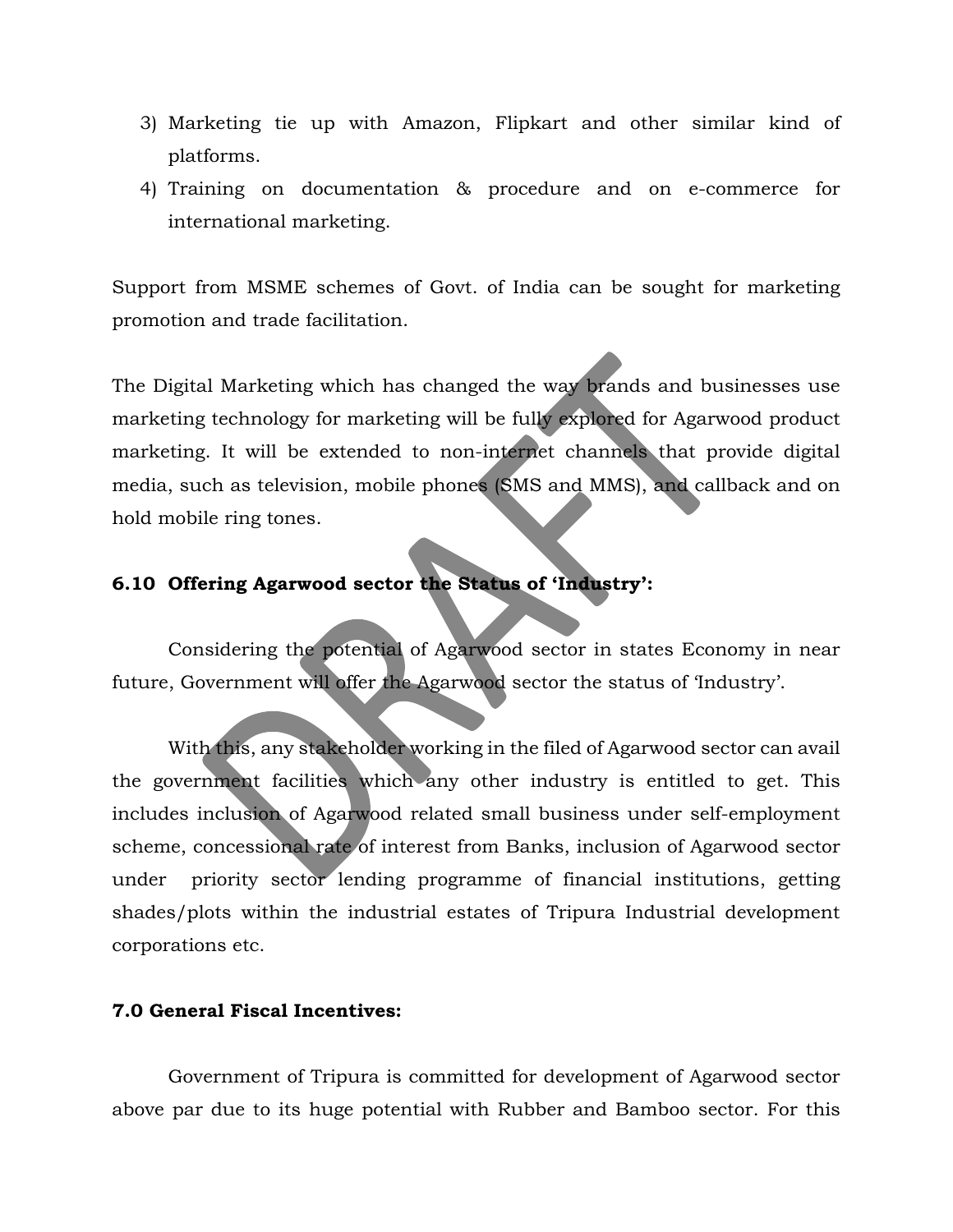Government has already initiated the enactment of required policy prescription. However in order to have a specific thrust, sector require some fiscal incentives.

Accordingly following fiscal incentives are proposed to be considered subject to availability of funding from different schemes of Government of India and North-Eastern Council.

**7.1 Incentives for cultivation-**Growers of the Agar plantation will be provided incentives for Agar cultivation, as per following broad policy guidelines: -

- a) Distribution of Agarwood saplings at concessional rates (up to 100 saplings per family) to the small growers who usually grow Agarwood in their homestead gardens both in villages as well as in cities. Small tea growers interested in growing Agar tree in their home tea gardens will also be covered.
- b) Growers who are willing to opt for commercial cultivation of Agar:

Forest Department in consultation with industries and Finance department will come up with a special scheme to incentivized growers who wish to take up the Agar plantation on commercial scale. This will include small tea farmers who wish to grow Agar on their Tea garden, PSUs for plantation on its non-core land etc.

Such incentives will be extending capital for planation of Agar tree from financial institutions on concessional interest basis, linking Agar planation as activity under employment generation scheme of Government and linking the same with existing such schemes like PMEGP etc.

Detail incentive guidelines will be issued within 3 months of notification of this policy.

About 2000 ha additional plantation are proposed to be incentivized for promotion of Agar plantation under Atma Nirbhar Bharat initiatives of the Government.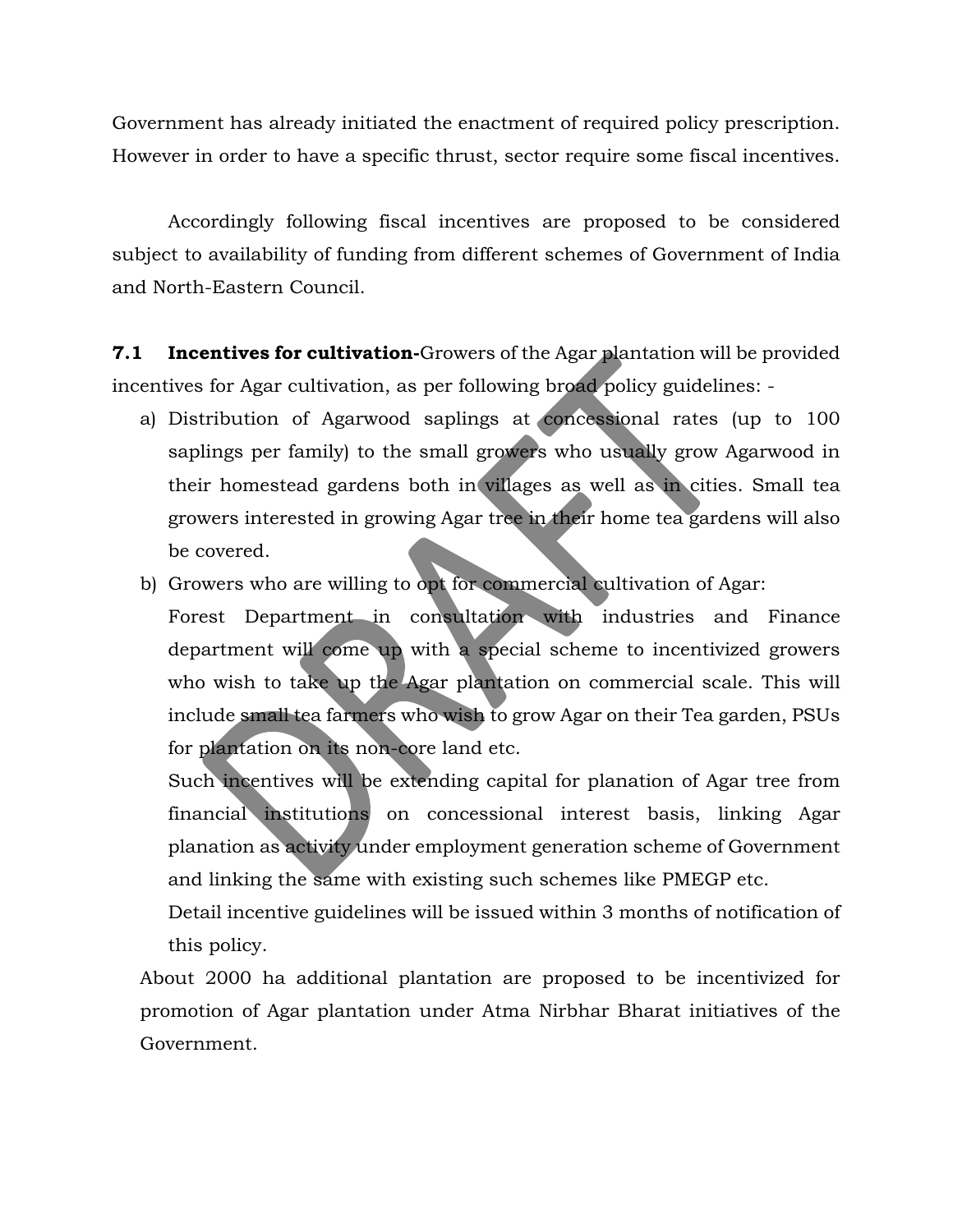**7.2 Incentives for the artificial induction of Agarwood-** Since the natural infection of Agarwood is time taking, artificial infection seems to be a better option. For increasing rate of infection, government proposes following measures in this policy: -

**7.2.1** For the artificial inoculation of Agar tree of 8-10 years of age, a special drive will be taken to identify different inoculum providers, to test its efficacy and encouraging grower to go for artificial infection of un-infected trees.

**7.2.2** Inoculum Production units will be set up in collaboration with the institutes that are already doing research on the microbes viz RFRI (Rain Forest Research Institute), Jorhat or IIT Guwahati or any other agency having microbiology lab. For the setting up of Inoculum Production units, the Government Agencies will be 100% funded and private agencies will be given financial assistance of 50% of total cost up to a maximum limit of 20 lakh.

c. It is expected that Government will incentivize 2 million trees for artificial infection under this initiative and create about 5 (Five) inoculum production units.

# **7.3 Incentives for processing of Agarwood**

All eligible new industrial units for the distillation of Agar oil, perfumery and packaging will be provided Capital Investment Incentives as applicable by relevant provisions under Tripura Industrial Promotion Scheme and NEIPP scheme of GOI as amended from time to time. If required Government may also devise special scheme for promotion of processing of Agarwood in the state.

# **7.4 Incentives for Research-**

Research related to novel technique of induction of Agarwood, new distillation method and finding superior varieties or any other development related to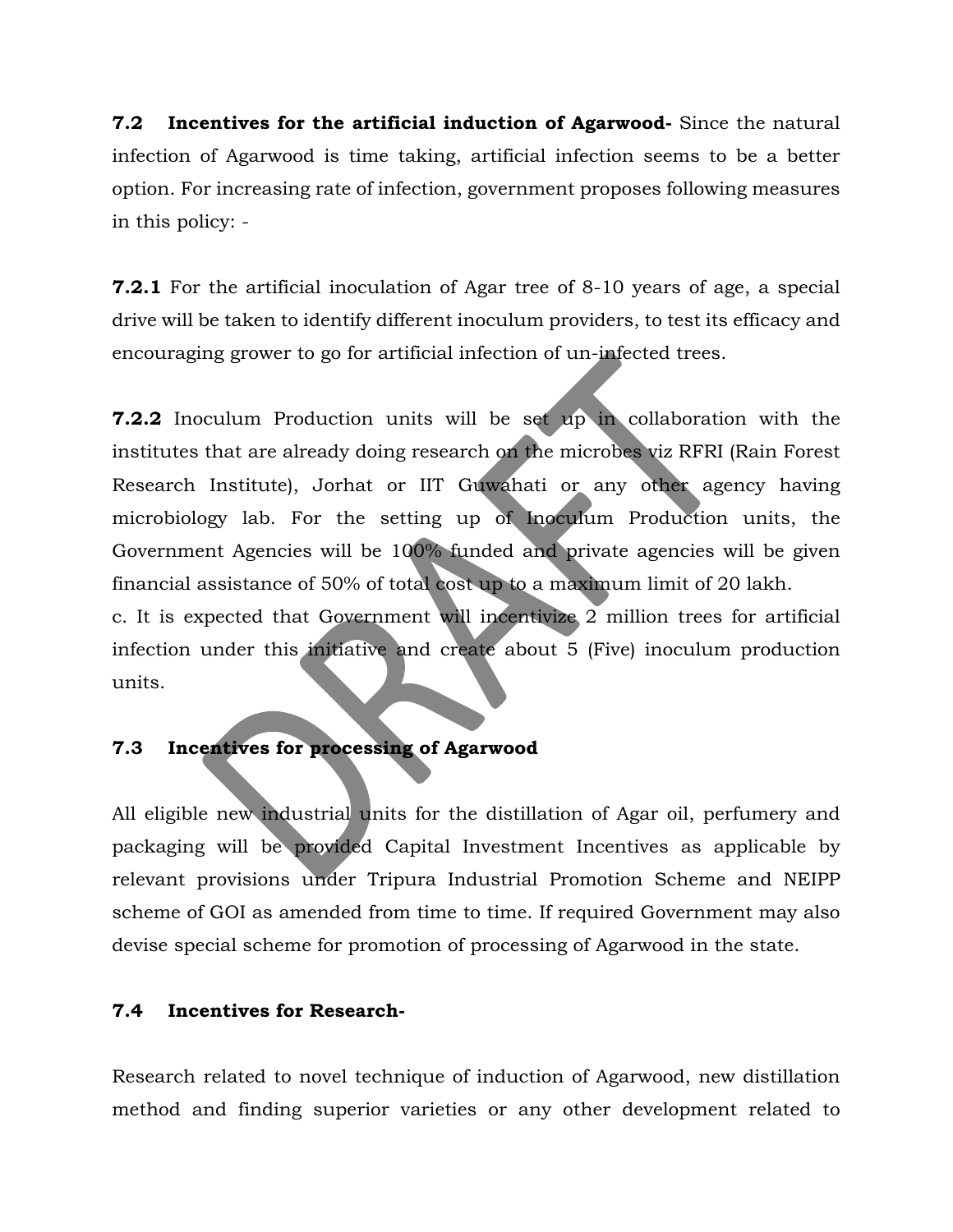Agarwood will be encouraged by extending special incentives as and when required.

# **7.5 Support to Training and Capacity Building:**

Government will arrange or provide up to 100% sponsorship on training in different Training Institutes & Skill Development Centers for providing training to different stakeholders as and when required.

# **7.6 Marketing support**:

For facilitating the marketing of Agarwood and its products, the different activities may be funded by the Government. Some of such activities are;

- a. For the participation in National and international trade fairs/exhibitions;
- b. For development of online portal for marketing of Agarwood products;
- c. For arranging buyers and sellers meet from time to time.

# **8.0 Fund requirement and sources of funding:**

About Rs. 100 Crore of fund as proposed to be earmarked from different sources for promotion of Agar Sector as per road map prescribed in this policy.

An attempt will be made to submit the projects to different organizations of Government of India like NEC, DONER, MS ME Medicinal Plant board, Atmanirbhar Bharat etc besides Govt. of Tripura, XVth Finance Commission for special funding for implementation of this policy.

### **9.0 The Implementing Mechanism:**

Since Agarwood sector economy is expected to be RS. 2000 crore economy in near future and requires quite concerted effort mainly on policy and fiscal front,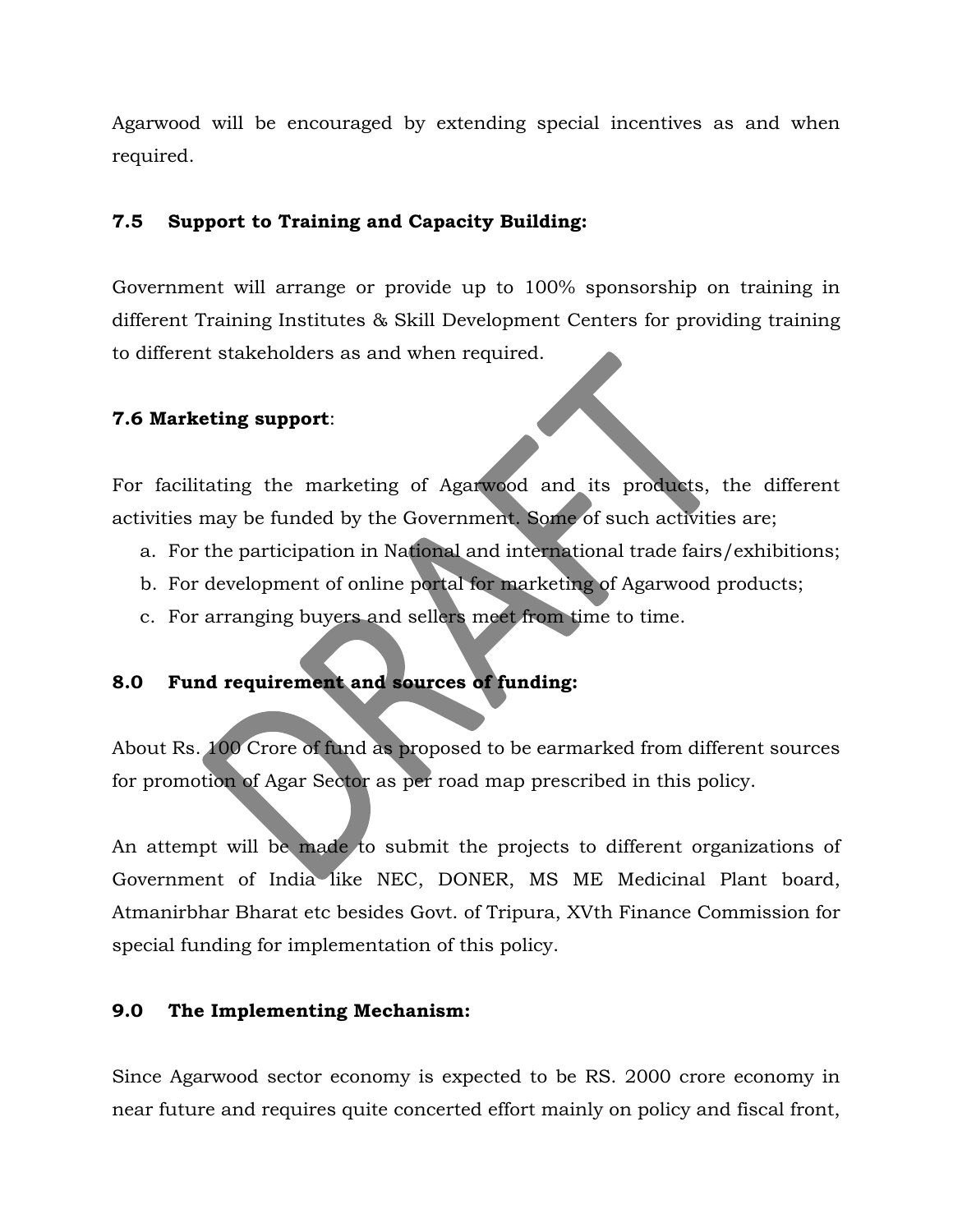Government of Tripura will form a special purpose vehicle to take up this sector in large scale.

Accordingly, Government of Tripura will form a dedicate body called 'Tripura Agar Mission' (TAM) under Forest Department on the lines of Tripura Bamboo Mission.

Main role of Mission will ensure time bound policy implementation as prescribed under this document and also arrange funding from different funding agency. addition, role of mission will be of inter departmental coordination for growth of Agar sector holistically. Details of Tripura Agar Mission will be notified separately.

Industries and Commerce Department, will continue to look after the promotion of Agar based industries and opening of a separate industrial estate in Kadamtala, North District for processing of Agar wood and Extraction of Agar oil.

For regular monitoring of the action taken as per the prescription provided in this scheme, a high level monitoring committee will be set up under the chairmanship of Chief Secretary, PCCF and HOFF as Vice President and Secretaries of other department as Members. Mission Director TAM will be the Member Secretary of this committee.

# **10.0 Right of the State Government to amend the Policy**

The Government of Tripura reserves the right to amend any provision(s) of this policy as and when required.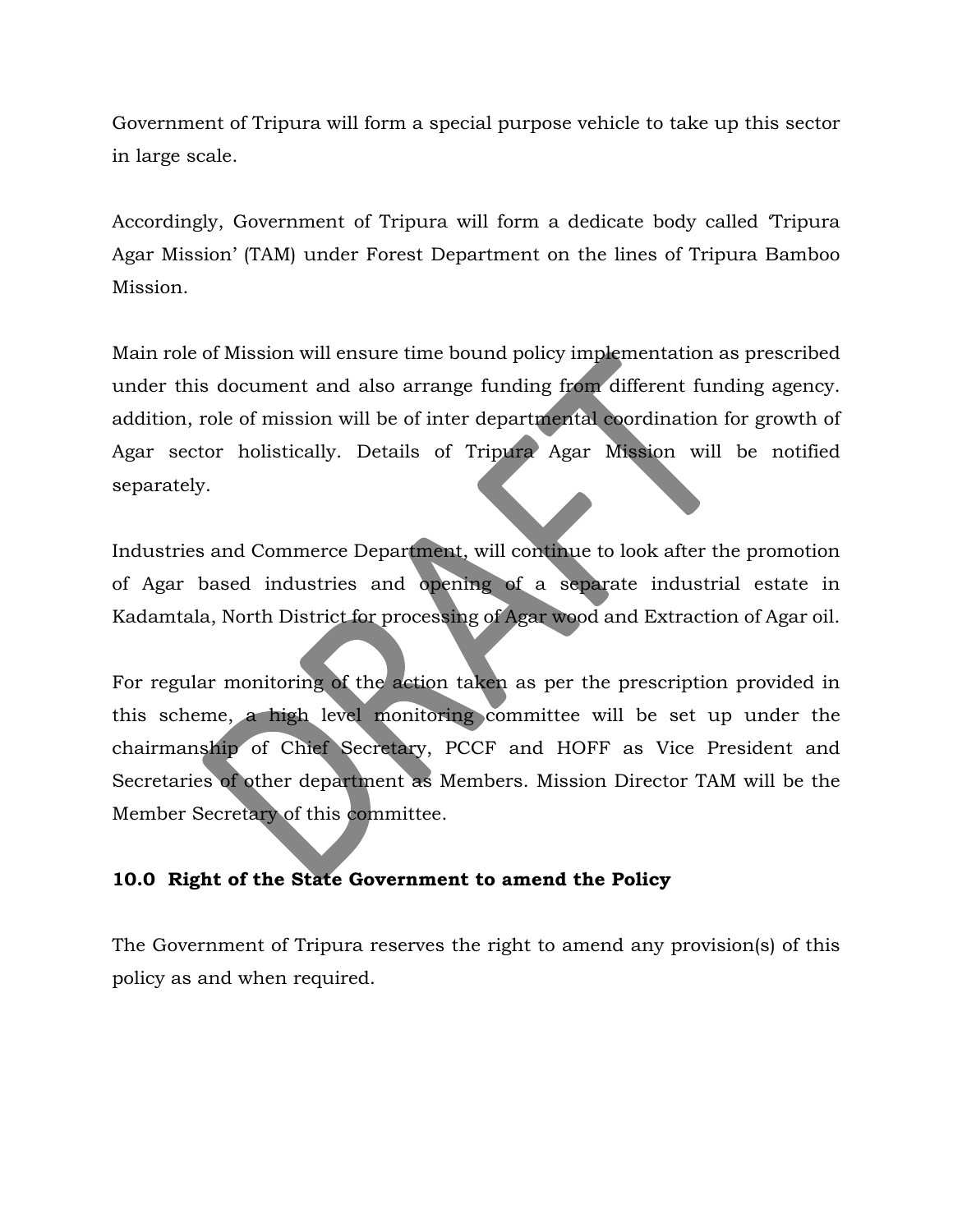# **11.0 Period of validity of the Policy:**

The policy will be effective from date of Notification and will be valid for a period of 5 years.

# **12.0 Expectation from this policy intervention:**

Through this policy, the Government of Tripura intend to promote

- a. Value addition of imported Agarwood and its export.
- b. To cover additional about 2000 ha of Agar plantation and increase number of Agar tree count by another 5 million trees.
- c. Export of locally cultivated Agarwood, subject to the fulfillment of requirements under the CITES and EXIM Policy of Government of India; besides large-scale cultivation of Agar trees and its inoculation for Agarwood production.
- d. The Government will also take necessary steps to bring Agartala Airport in the lists of ports specified in EXIM Policy for foreign trade in respect of species listed in Appendix II and III of CITES.

### **13.0 Conclusion**

Tripura Agarwood Policy 2021 has sought to cover various aspects of Agarwood sector for the benefit of all the stakeholders. With the combined efforts from various stakeholders, and through inter-departmental coordination, Tripura will soon become the main hub for the Agarwood trade.

Detailed operational guidelines for the implementation of the policy shall be issued separately by the Forest Department, Government of Tripura in due consultation with the other stakeholder's/departments.